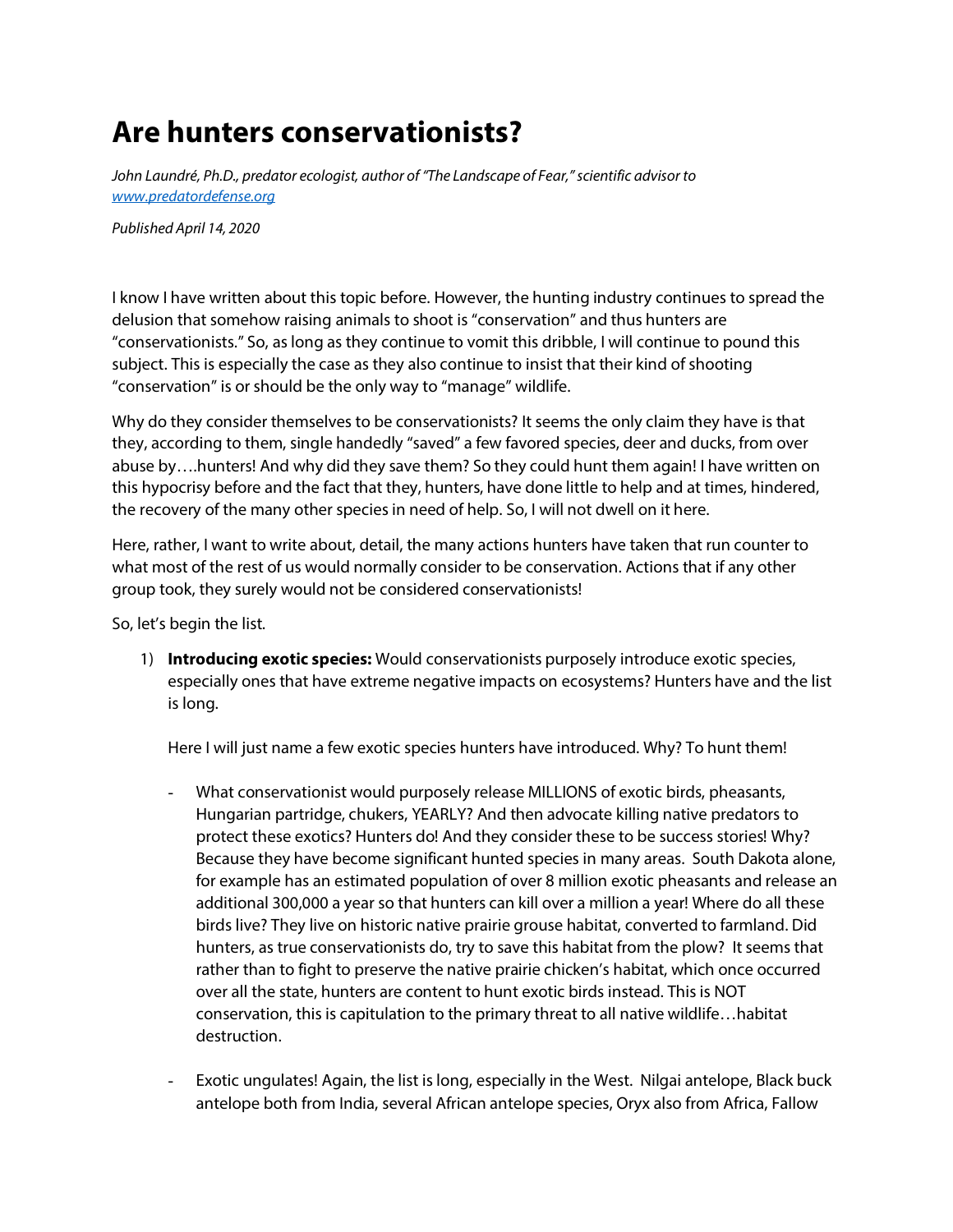*by John Laundré, Ph.D., April 14, 2020*

deer from Europe, Sika deer from Asia, Barbary sheep from North Africa, Ibex from the Middle East. The list goes on! All of these species were PURPOSELY introduced by… state game agencies! Why? To "enhance" the hunting opportunities of "conservationist??" hunters! I thought wildlife agencies were to manage NATIVE wildlife!?? Instead, they are introducing exotics. And like many exotics, these animals are having impacts on native fauna. Oryx are competing with native deer for the already limited forage in the arid areas of the West. But are hunters concerned? Not really, they are content to hunt oryx, which make a better trophy anyway.

However, though most, if not all of these exotic ungulates are negatively affecting the ecosystems, their impact is overshadowed by the one exotic that is changing entire ecosystems, the European wild boar. Though domestic pigs are also exotics and occasionally go wild, in the early 1900's Eurasian wild boars were PURPOSELY introduced by… hunters, for…hunting "opportunities"! From then, primarily with the aid of hunter "conservationists" transporting them, wild boars are now found in 45 of the 48 lower states. These boars are prolific and devastating to the environment. As pigs do, they root the soil in search of food, any food. From plants to animals, wild boars are wreaking havoc on native species and whole ecosystems. And what are the hunters doing about it? Other than clamoring that through their "shooting" management, they can control the problem, some hunters were recently caught transporting boars to new areas, so they could hunt them!

It would seem on this issue alone, purposely introducing exotics, would disqualify hunters of even remotely calling themselves "conservationists" but the list goes on.

2) **Extermination of native species**: The "conservation" history of hunters in this country is not only filled with decimation of preferred game species, e.g. passenger pigeons, Carolina parrot, bison, deer, elk, ducks but with many other less preferred species, e.g. wolves, cougars, grizzly bears, etc... It is the return of a few of the favored species that hunters hang their supposed conservation hats on. However, it is the continued persecution of the less favored, but more ecologically important, ones that make it not a hat of conservation but a dunce cap fueled by ignorant pure self-interest and greed. Even their hunting/conservationist hero, Theodore Roosevelt, advocated the removal of predators to "protect" trophy species. Roosevelt's actions and those of many hunters in his time were not to protect all wildlife or ecosystems but to protect trophy species so he could kill them. Roosevelt was NOT a conservationist, he was a trophy hunter.

Hunters, who brag about knowing "how nature works" appear to know less about nature than most elementary children! It is amply known in the true conservation community, and by many children, that all native species have a part in ecosystems and that the predators, large and small, probably have the most important part. They are the shepherds of ecosystems, keeping herbivores in their ecological place. Time after time, it has been demonstrated that removal of predators leads to ecological destruction. And returning herbivores without their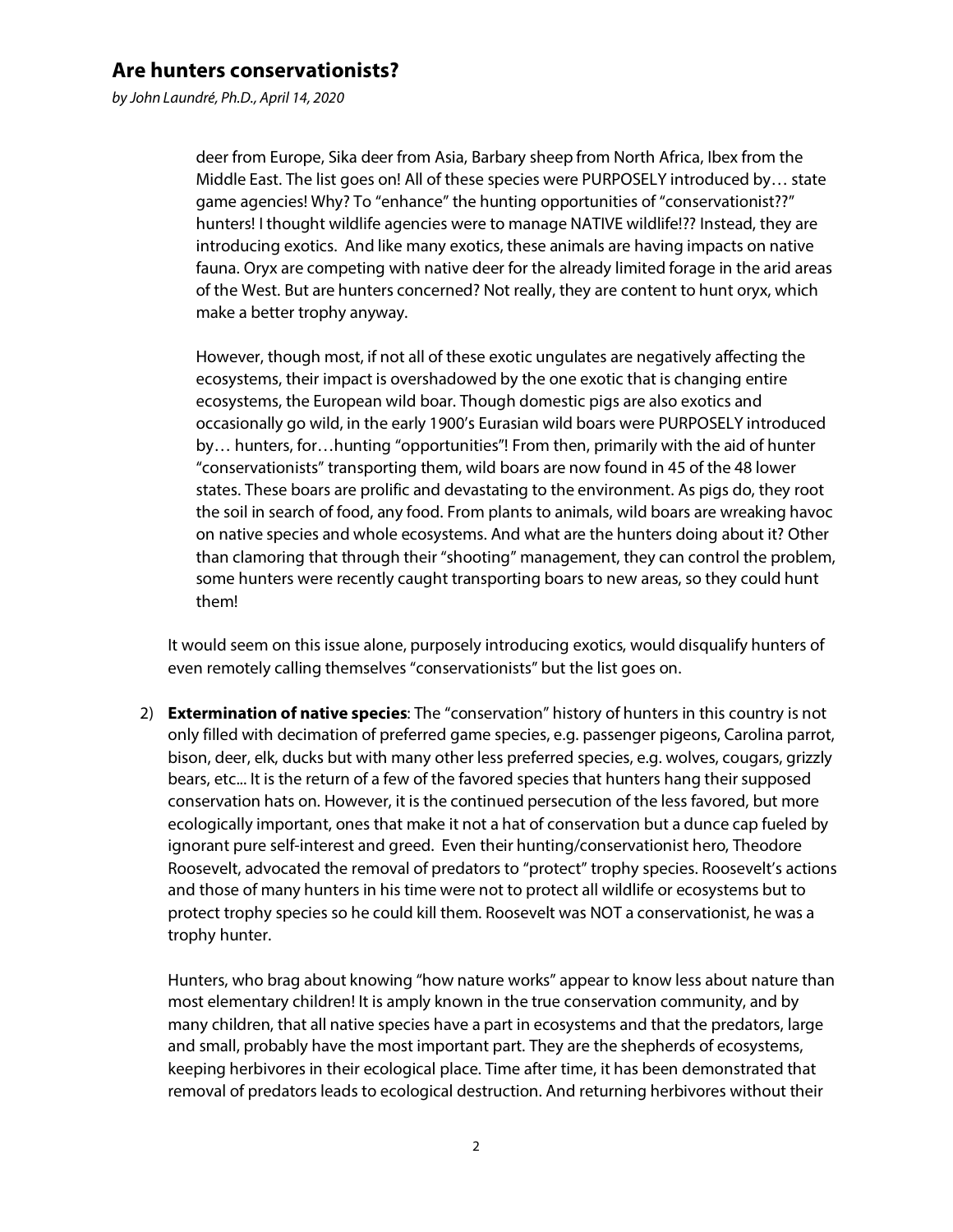*by John Laundré, Ph.D., April 14, 2020*

predators, an ecological crime, a crime, hunters repeatedly commit, most recently, in the eastern U.S.

It started with returning deer to the East, to provide "hunting opportunities" and now the latest and potentially most severe, the reintroduction of elk. As these deer and elk populations continue to explode, an ecological disaster is unfolding. Deer and now increasingly elk, are having devastating impacts on native plants and animals in the eastern ecosystems. Does the "conservationist" hunting industry support or have plans to reintroduce wolves and pumas, the natural predators of deer and elk to control this disaster? Forget it! For them, the more deer, the more elk, the better. They encourage continual growth in deer numbers and look forward to the spread of elk across all the East. They put on their dunce hat, ignoring the vital role of predators and argue that wolves and pumas will not only suppress this growth but "decimate" elk and deer populations.

Their arguments ring shallow in that they are not concerned with predators eating ALL of the deer and elk, which, if hunters knew anything about nature, they would know predators cannot do that. No, they are not concerned about "decimation", they are concerned that predators reducing the number of deer and elk to ecologically sustainable numbers will result in LESS animals the hunters could shoot! For hunters, ecological stability is not desirable because it does not lead to more game in the bag. That is not conservation and hunters are NOT conservationists.

What conservation group would purposely hold contests to see who can shoot the most of a native species? Hunters do! These "killing contests" are held widely and proudly by "conservationist" hunters to kill hundreds if not thousands of native animals from prairie dogs to coyotes. Awards are given, proud "hunters" are photographed and posted on the internet. Is this their concept of how one conserves through hunting? Killing just for the fun of killing? This is not conservation and hunters are NOT conservationists.

3) **Poisoning the environment**: What conservationist knowingly goes around poisoning the environment with toxic material?…hunters do! Most conservationists realize that healthy wildlife populations require healthy environments to live in. An essential part of conservationists' efforts is to fight against pollution, unless you are a hunter. Hunters rarely are active in pollution fights unless it directly affects them. And then, they are on the side of the cause of that pollution! Annually, tens of thousands of tons of lead shot and bullets are spread out onto the environment by hunters. Though its toxic consequences to wildlife are well documented and known non-toxic alternatives are available, hunters have consistently fought to prevent the banning of lead shot. Why? Because to use less toxic alternatives reduces their effectiveness in killing. By their continual refusal to support removal of lead from hunting, hunters have repeatedly demonstrated that they put their hunting pleasure over the health of the wildlife they hunt and the environment they live in. Hunters are NOT conservationists.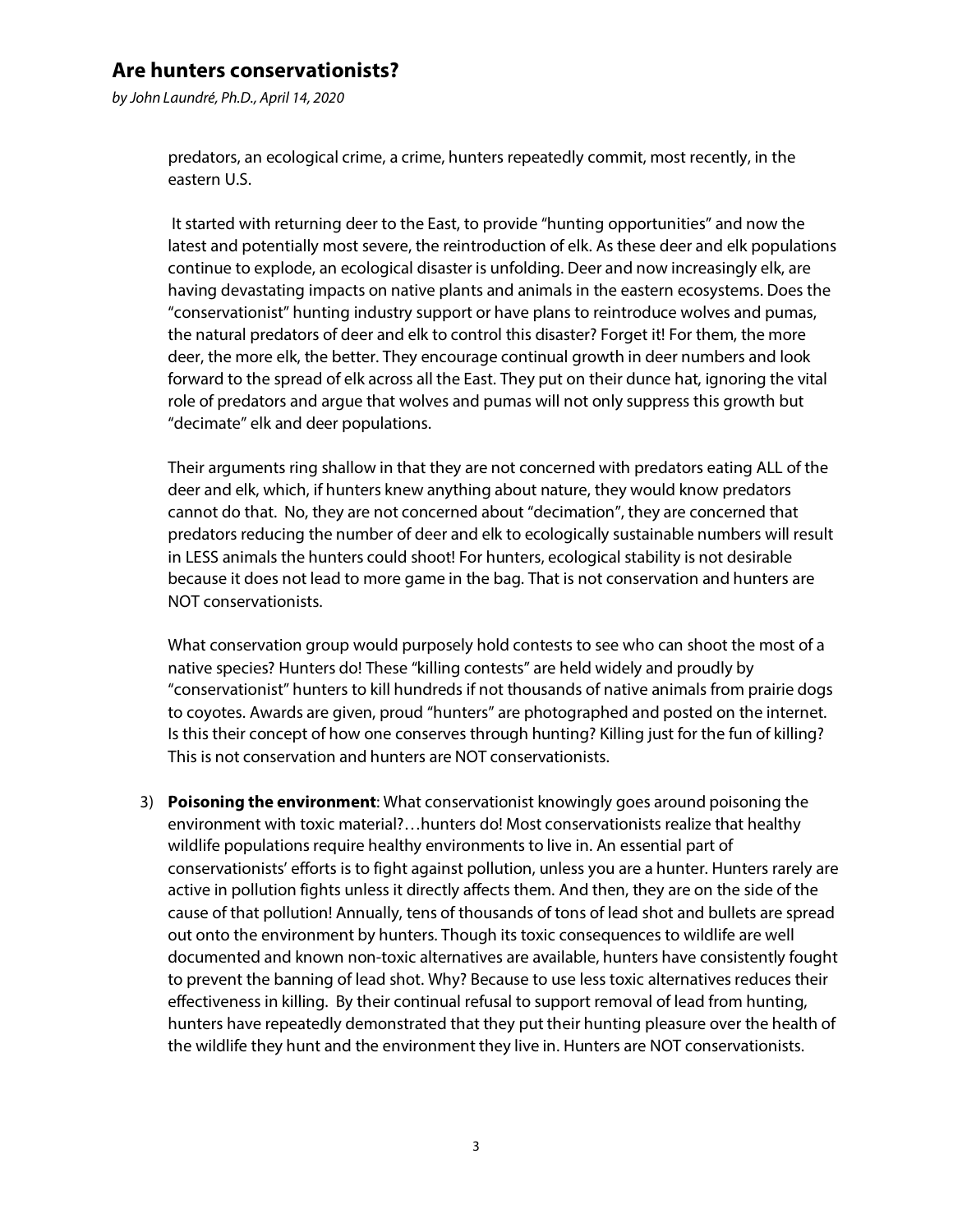*by John Laundré, Ph.D., April 14, 2020*

4) **Societal support for conservation:** Conservationists recognize that they need a broad based societal support for conservation efforts. Conservation must be inclusive. Society as a whole must participate in conservation efforts to be successful. Hunters do not recognize this inclusivity. From the very beginning of hunting, hunters have strived to make participation in management decisions to be exclusive not inclusive. Original "management" agencies were set up to be the sole representatives of the hunting industry. In many states, wildlife commissioners must by law be hunters. Hunters continually resist ANY participation by the non-hunting population though non-hunters make up 95% of the people who OWN the wildlife! The intent is clear. Hunters do not want anyone other than themselves to make decisions, that affect all wildlife, regarding how wildlife are managed. And that management is for excess of favored species over all else.

This is not conservation and hunters are not conservationists.

5) **Killing endangered species:** What conservationist in her or his right mind would advocate killing individuals of a threatened or endangered species…to save them? Hunter do! Hunters say the best, and to many, the only way to manage wildlife is by hunting them, that is killing them…for sport. Their lame argument goes that if a person can hunt an animal, he will somehow care about that species and it will somehow benefit. Again, they point with pride to the few success stories of deer and elk recovery. Again, failing to mention that what they saved these species from was…hunting. They also fail to mention that many species are hunted specifically to reduce their numbers or better still eliminate them. I need not only mention native predators again and ongoing efforts by these "conservationist" hunters to decimate wolf populations both in Alaska and in the western states. Apart from predators, there are literally hundreds of native species of "varmints" that hunters kill, not to manage their numbers or "care" about them but to kill as many as they can, just like the good old days. If one adds up all the species that are listed as "fair game" for hunters to kill, only a small percent of them, ducks and deer, would remotely benefit from hunter "management". Hunters are not concerned about these other species nor are these species "benefitting" from management by the gun.

Lastly, to argue that hunting is THE way to manage wildlife, then by default, should it not be THE way ALL wildlife are managed? IF hunting ducks and deer has been so beneficial to their populations, surely it should benefit the probably 99% of all wildlife (from insects to mammals) that are NOT hunted! Should not we have a season on butterflies, on song birds? On field mice? Should there not be contests to see who can bag the biggest monarch, the biggest robin, the biggest chipmunk?

But wait…it seems most of these species are doing fine…without hunting!

6) **Illegally killing game animals:** How many conservationists illegally kill the animals they are conserving? Hunters do! Though it is hard to get estimates of just how much poaching occurs in the U.S., rough estimates put the number of hunters that kill illegally in the hundreds of